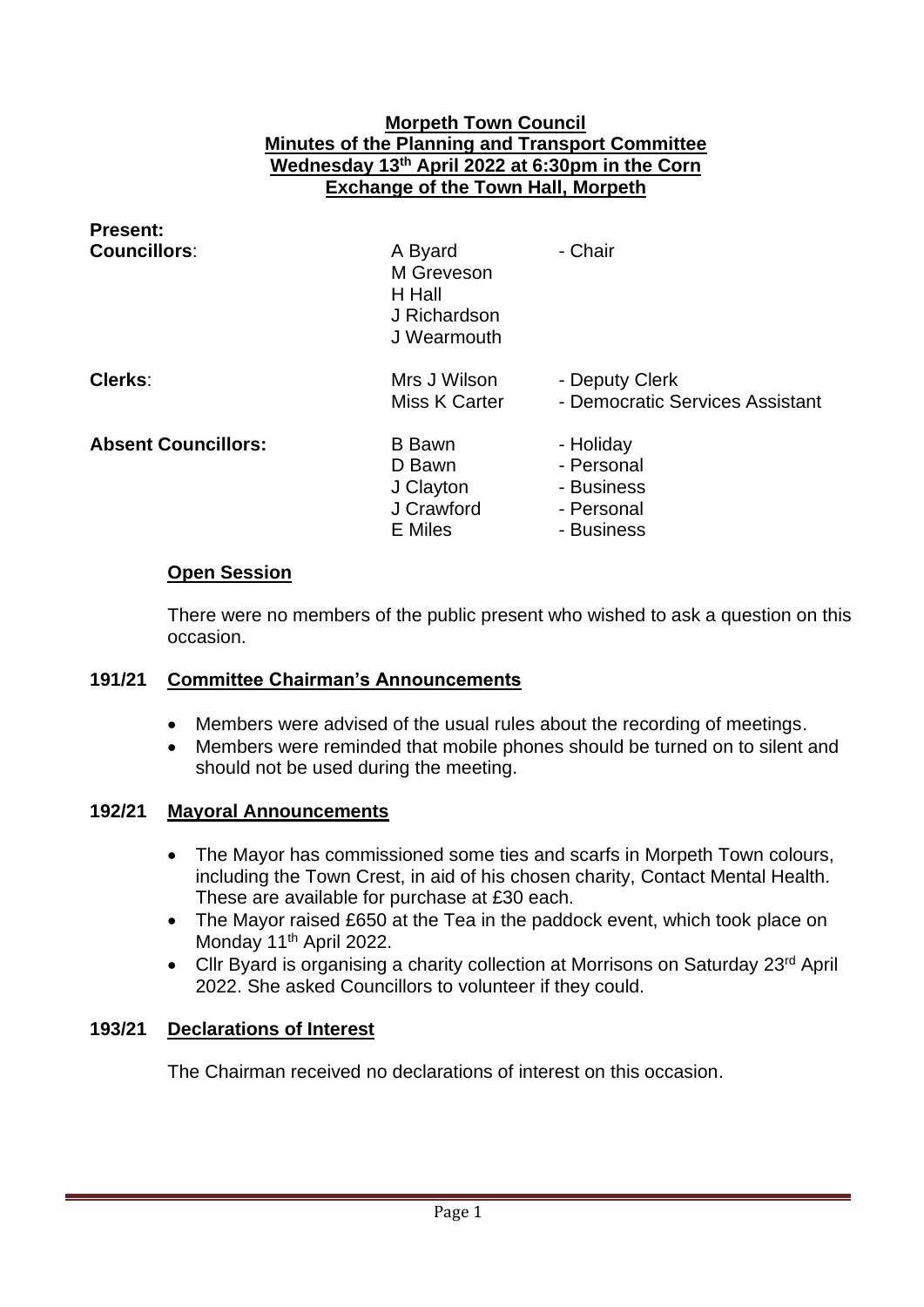## **194/21 Minutes of the Planning and Transport Committee held on Wednesday 26th January 2022**

The minutes of the above meeting were approved as a true record.

## **RESOLVED**

a) That the minutes of Wednesday  $26<sup>th</sup>$  January 2022, a copy of which had been previously circulated to each Member, be approved, and signed as a correct record by the Chair.

## **195/21 Matters Arising**

There are no matters arising on this occasion.

### **196/21 Licenses**

There were no licence applications to consider on this occasion.

### **197/21 Town and Country Planning Act 1990**

- (i) Members were asked to consider the planning list for  $w/c$  4<sup>th</sup> April 2022, see Appendix B.
- (ii) Members noted the comments submitted to applications on planning lists from w/c 7<sup>th</sup>, 14<sup>th</sup>, 21<sup>st</sup> and 28<sup>th</sup> April 2022.

# **198/21 Street Naming and Numbering Request Consultation**

Members were asked to consider the above consultation.

Comments received and submitted were to avoid the use of Clifton as a street name.

### **RESOLVED**

a) Information duly noted.

### **199/21 Walking and Cycling in Northumberland Consultation**

Members were asked to consider the above consultation, information on the consultation was circulated via email to councillors on 8th March 2022. Members agreed that Cllr Byard be delegated to respond.

### **RESOLVED**

- a) Information duly noted.
- b) Cllr Byard to compose a response to the consultation.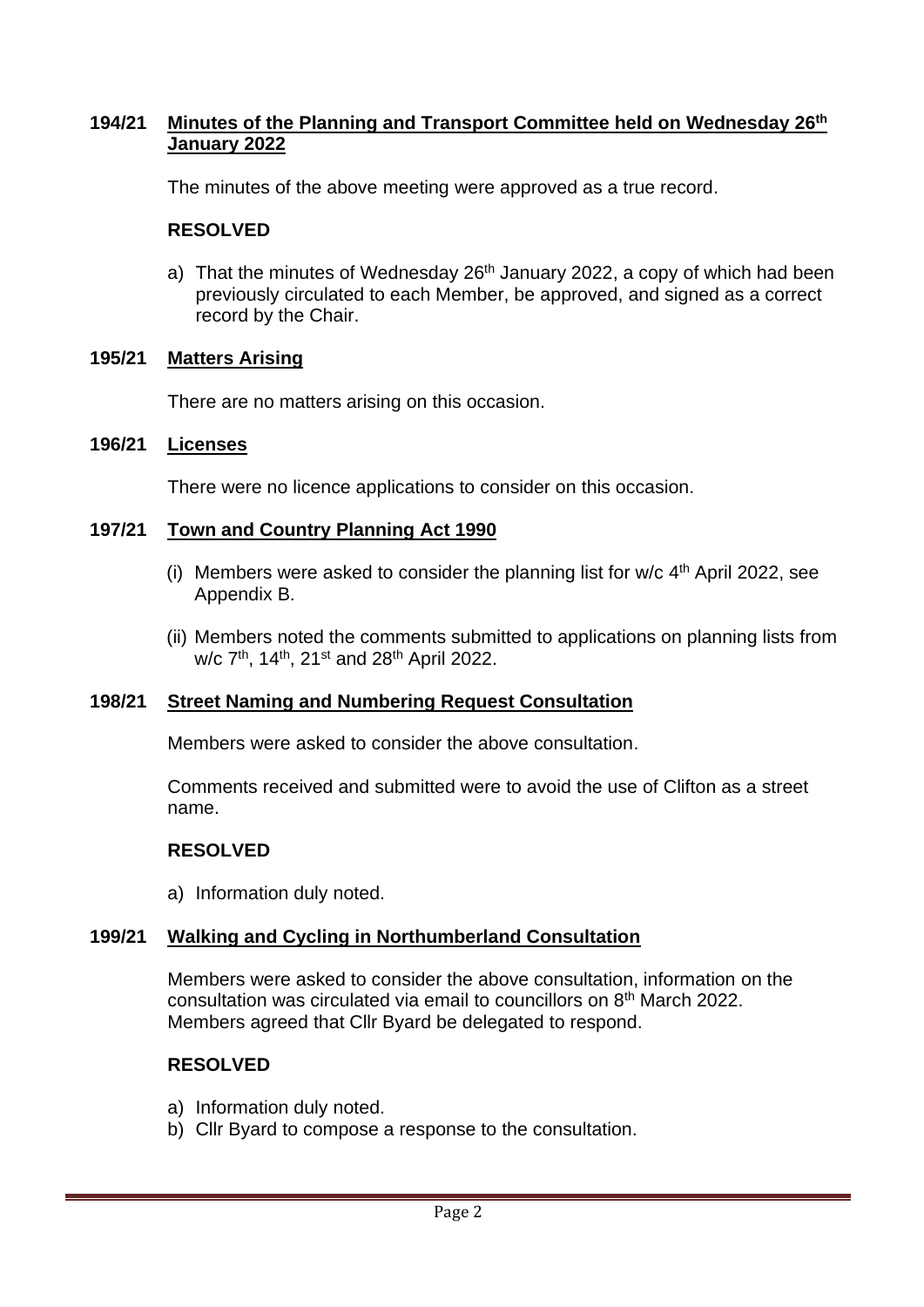### **200/21 Northern Gas Networks**

Members were provided for information with notification of gas works in Morpeth.

#### **RESOLVED**

a) Information duly noted.

#### **201/21 Northumberland Local Plan**

Members were advised for information that the Northumberland Local Plan was adopted by Full Council on 30<sup>th</sup> March 2022.

Cllr Wearmouth suggested that it may be time to look at updating the Morpeth Neighbourhood Plan (MNP).

Cllr Byard advised that Rob Murfin had suggested that the update be postponed until Northumberland County Council's White Paper has been adopted. She suggested that she contact David English from NCC to obtain advice on how to proceed with updating the MNP once the White Paper has been established.

#### **RESOLVED**

- a) Information duly noted
- b) Cllr Byard to contact David English for advice regarding updating the MNP.

#### **202/21 Planning Validation Checklist Re-Consultation**

Members were asked to consider the above consultation, information on the consultation was circulated to Councillors via email on 6<sup>th</sup> April 2022.

Members had no further comments to this consultation.

#### **RESOLVED**

a) Information duly noted.

#### **203/21 Road Closures**

Members were advised of the following road closures:

- 1. U6112 Gas House Lane
- 2. B1337 Bridge Street
- 3. U6109 Church Walk
- 4. B6343 Hartburn to Mitford
- 5. U6114 Bennets Walk
- 6. U6067 Coopies Lane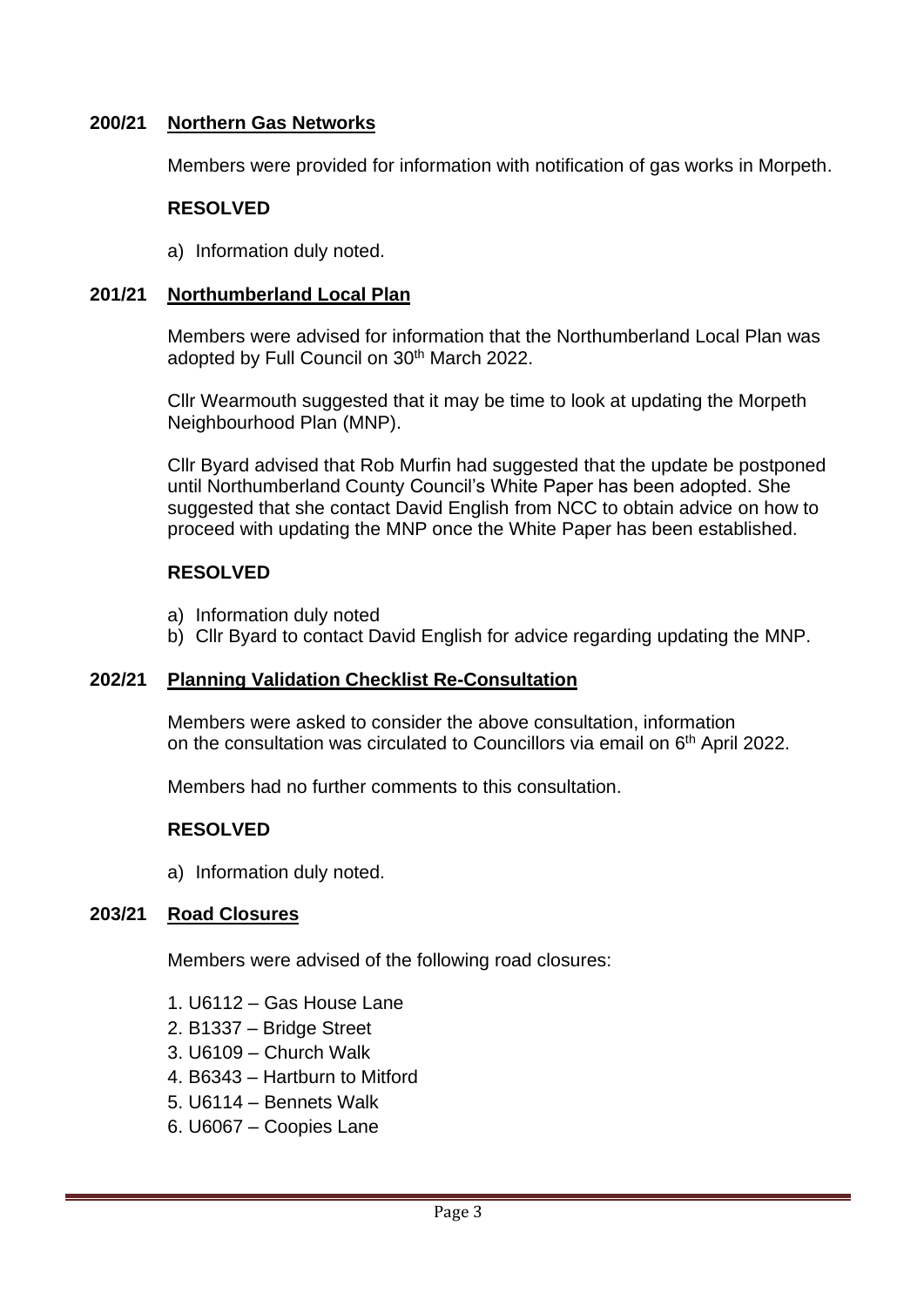# **RESOLVED**

a) Information duly noted.

# **204/21 Local Council Issues**

There were no issues on this occasion.

# **RESOLVED**

a) Information duly noted.

There was no other business to discuss and the meeting concluded at 6:44pm with Councillors A Byard, M Greveson, H Hall, J Richardson and J Wearmouth present.